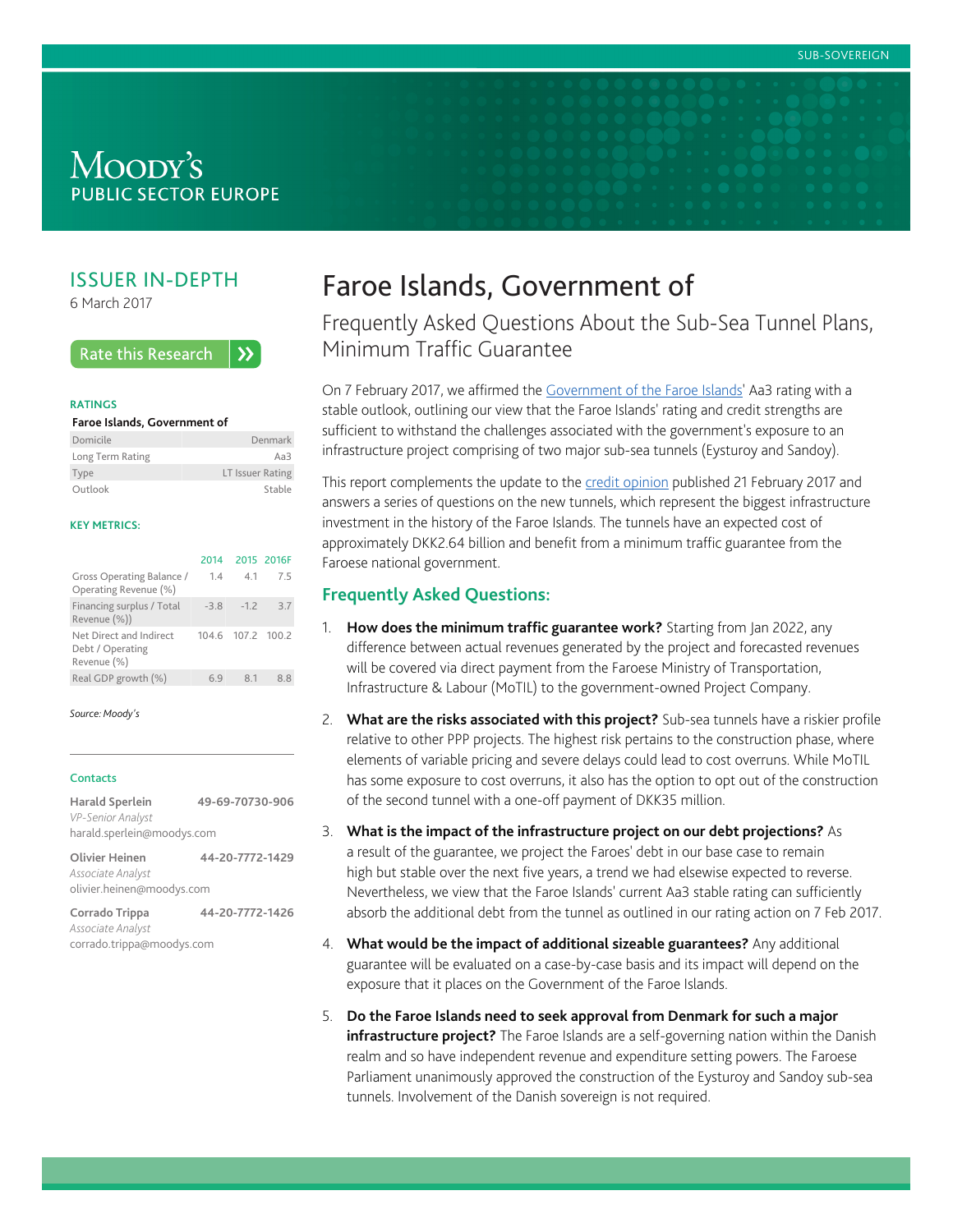## PROJECT OVERVIEW

The planning, construction and operations of the two sub-sea tunnels are carried out by Eysturoyar-og Sandoyartunnilin project company (the Project Company), which is 100% owned by the Faroese government, and benefits from a minimum revenue guarantee provided by the government. The Eysturoy tunnel will be 11.3km in total, connecting both sides of the bay of Skálafjørður using two tunnels that connect to a roundabout under the seabed. The Sandoy tunnel will be 10.8km long from Gamlarætt on the island of Streymoy to Traoardalur in Sandoy. Once operational, the project will shorten travel time and distances for local users with only limited competition from alternative routes. In particular, with the first sub-sea tunnel, travel time to Runavik from the capital Torshavn will take around 16 minutes instead of the current time of 64 minutes. The travel time between Streymoy and Sandoy will be also shortened significantly, liberating travellers from ferry schedules and variable weather conditions.

#### Exhibit 1 Faroese Sub-Sea Tunnels - Key Project Details

|                             | Eysturoy                        | Sandoy           |  |
|-----------------------------|---------------------------------|------------------|--|
| Cost                        | DKK 1.46 billion                | DKK 1.18 billion |  |
| Start date                  | 2016                            | 2018             |  |
| Completion date             | 2020                            | 2023             |  |
| Income start year           | 2021                            | 2023             |  |
| 40-year income projection   | DKK 5.29 billion                | DKK 0.49 billion |  |
| Length                      | 11.24 km                        | 10.9km           |  |
| Project Equity injection    | DKK 400 million                 |                  |  |
| Senior Secured Notes raised | DKK 2.68 billion at 2.73% fixed |                  |  |

*Source: Moody's, Eysturoyar-og Sandoyartunnilin, Landsbankin*

**Credit Strengths.** The project benefits from standard PPP structural features, including fully-amortizing debt, 12-month debt service reserve account, maintenance reserve account and distribution lock-up agreed with the lenders at 1.20x average debt service coverage ratio (ADSCR).

**Credit Weaknesses.** The vast scale of the project vis-à-vis the size of the Faroese economy and the extremely low total traffic transactions, which leave little room for significant upsides in future revenue streams, offset the credit strengths of the project.

During operations, the Project Company's highly-leveraged structure limits its ability to withstand unexpected stress. The forecast debt service coverage ratios (DSCRs) under our base case are comparatively weak relative to rated toll roads with minimum and average DSCRs of 1.04x and 1.08x, respectively. However, considering the positive track record of tolled traffic at the existing tunnels, we believe that the Project Company should be able to meet its obligation on a stand-alone basis with a limited amount of claims under the minimum traffic guarantee.

#### QUESTION 1 **How does the minimum traffic guarantee work?**

revenue shortfalls starting from January 2022.

The Faroese government, through MoTIL, provides the minimum traffic guarantee to the 100% government-owned Eysturoyar-og Sandoyartunnilin project company (the Project Company). Under the guarantee, any difference between the actual revenues generated by the project and the revenues forecast in the long-term financial budget will be covered via a direct payment from the MoTIL to the Project Company. From the information received, the Project Company will have the right to begin making claims in respect of any

This publication does not announce a credit rating action. For any credit ratings referenced in this publication, please see the ratings tab on the issuer/entity page on www.moodys.com for the most updated credit rating action information and rating history.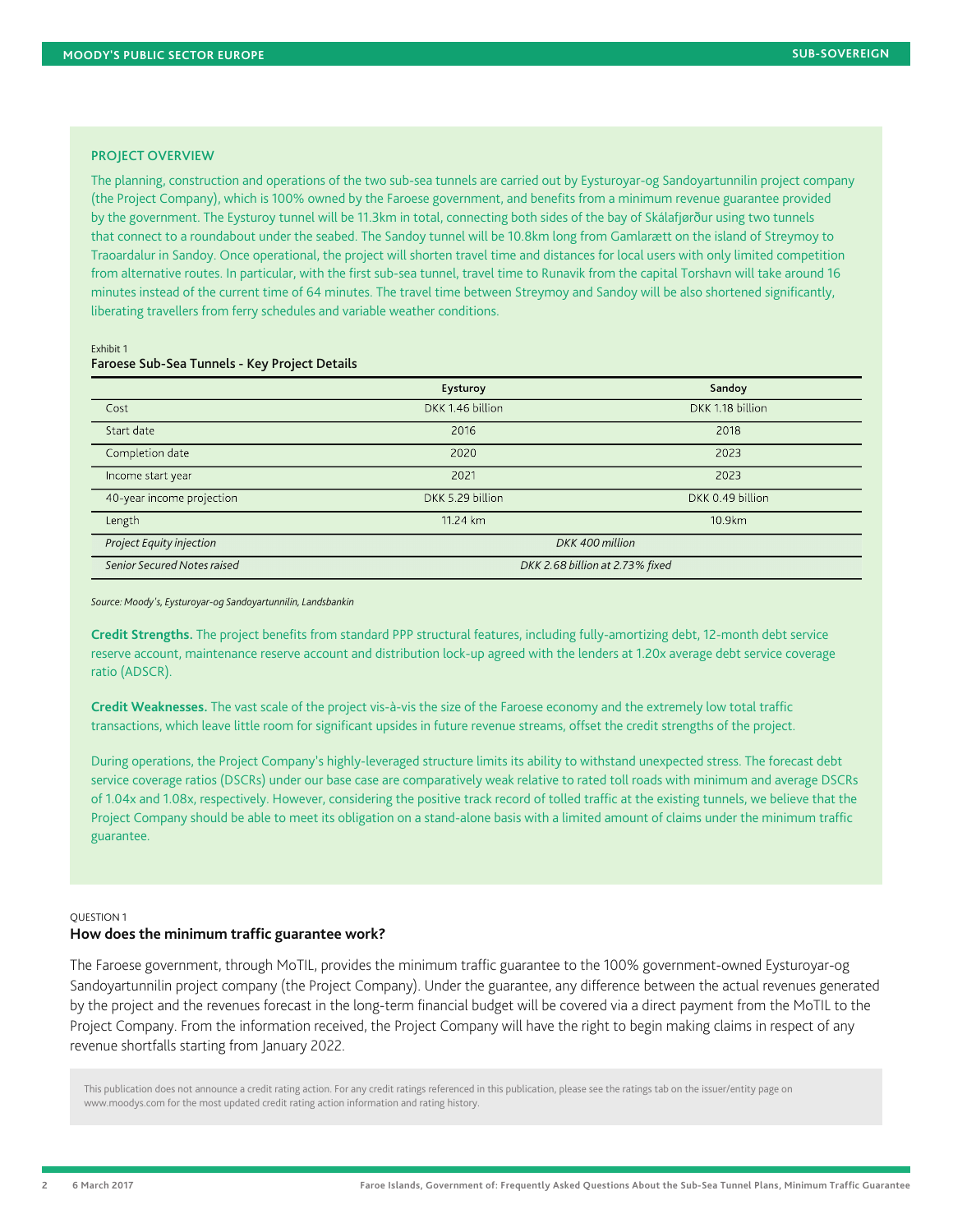We note the MoTIL undertakes to compensate the Project Company for any shortfall in traffic income or increase in the operating and management costs. Under the current draft of the guarantee, construction overruns are not explicitly covered. However, this scenario should not impact the project's ability to repay the debt service as we understand the guarantee is effective irrespective of whether the tunnels completion will actually be achieved. In addition, should the guarantee be triggered, MoTIL has the option to change toll prices in order to bring operational revenues in line with required debt service.

The long-term financial budget has been signed by the various project parties and cannot be amended without the previous consent of creditors. In addition, the Project Company is obligated to submit semi-annual operating budgets which must periodically prove that it is able to meet all of its financial obligations, including among others, operating costs and debt service payments under the project's debt. Importantly, the Project Company's right to make claims under the guarantee is not conditioned to any external factor, thus we expect the Project Company to be always entitled to make claims in an amount sufficient to service all regularly scheduled due payments.

## QUESTION 2

## **What are the risks associated with this project?**

We view sub-sea tunnels as maintaining a riskier profile relative to rated PPP peers with the assets generally exposed to the risk of natural gaseous settlements, unstable geology and water inflows. However, the site preparation requirements as well as the construction techniques for these tunnels are well known to the construction contractor NCC Norge AS, the engingeering, procurement and construction (EPC) contractor, which is relatively experienced in the area. In particular, the drill-and-blast technique during construction is deemed standard for this type of ground and the initial estimates for completion schedule (2.5 years per tunnel excluding buffers) and costs (approx. DKK2 billion) were based on the knowledge acquired with the two existing sub-sea tunnels.

We view that the highest risk pertains to the construction phase. The Project Company's responsibilities during the construction phase are passed down to the EPC contractor via a quasi-fixed price EPC contract. Although a common feature of sub-sea asset contracts, this exposes the Project Company to some elements of variable pricing. This risk, albeit only accounting for around 12% of the total EPC contract price, could result in unforeseeable cost increases. We note any delay by the EPC contractor shall give rise to delay liquidated damages payable under the Concession Agreement with an aggregate liability cap set at 15% of the EPC contract price. We assessed the adequacy of the construction liquidity package and concluded that the liquidity in place is sufficient to cover the equivalent of 12 months of delay damages.

In the event of an EPC contractor replacement, the project's exposure to cash shortfalls will depend on the amount of extra costs required to complete the outstanding works at that date, on which there is little visibility at this stage. However, with the Project Company being entitled to make claims under the minimum traffic guarantee irrespective of the final project completion, we expect lenders to be protected during the construction phase with the government bearing the risk of cost overruns and severe delays.

The MoTIL has the option to opt out from the construction of the second tunnel with the payment of a DKK35 million penalty. However, projected revenues from the Eysturoy tunnel alone would cover the interest and principal instalments due until debt maturity. In line with this, we see the completion of the first tunnel as the major milestone during construction with a possible abandonment of the second tunnel having only a minor impact on the project's overall financial sustainability.

In addition, we consider the fixed rate and amortising nature of the loan as credit positive as this structure limits exposure to both interest rate and refinancing risk. The interest rate for the DKK2.68 billion senior secured notes raised is fixed at 2.73%, with an amortisation schedule starting in 2023 and maturing in 2040. However, should the Project Company opt out from the construction of Sandoy tunnel, it will have to invest the available funds, as all of the project-related debt has been drawn upfront at a fixed interest rate of 2.73%.

# QUESTION 3

# **What is the impact of the infrastructure project on our debt projections?**

<span id="page-2-0"></span>As a result of the guarantee, we project the Faroes' debt in our base case to remain high but stable over the next five years, a trend we had previously expected to reverse over the coming years. We previously anticipated that the realisation of secondary budget surpluses<sup>[1](#page-6-0)</sup> would support the government's repayment of outstanding debt, reducing net direct and indirect debt (NDID) to 74% by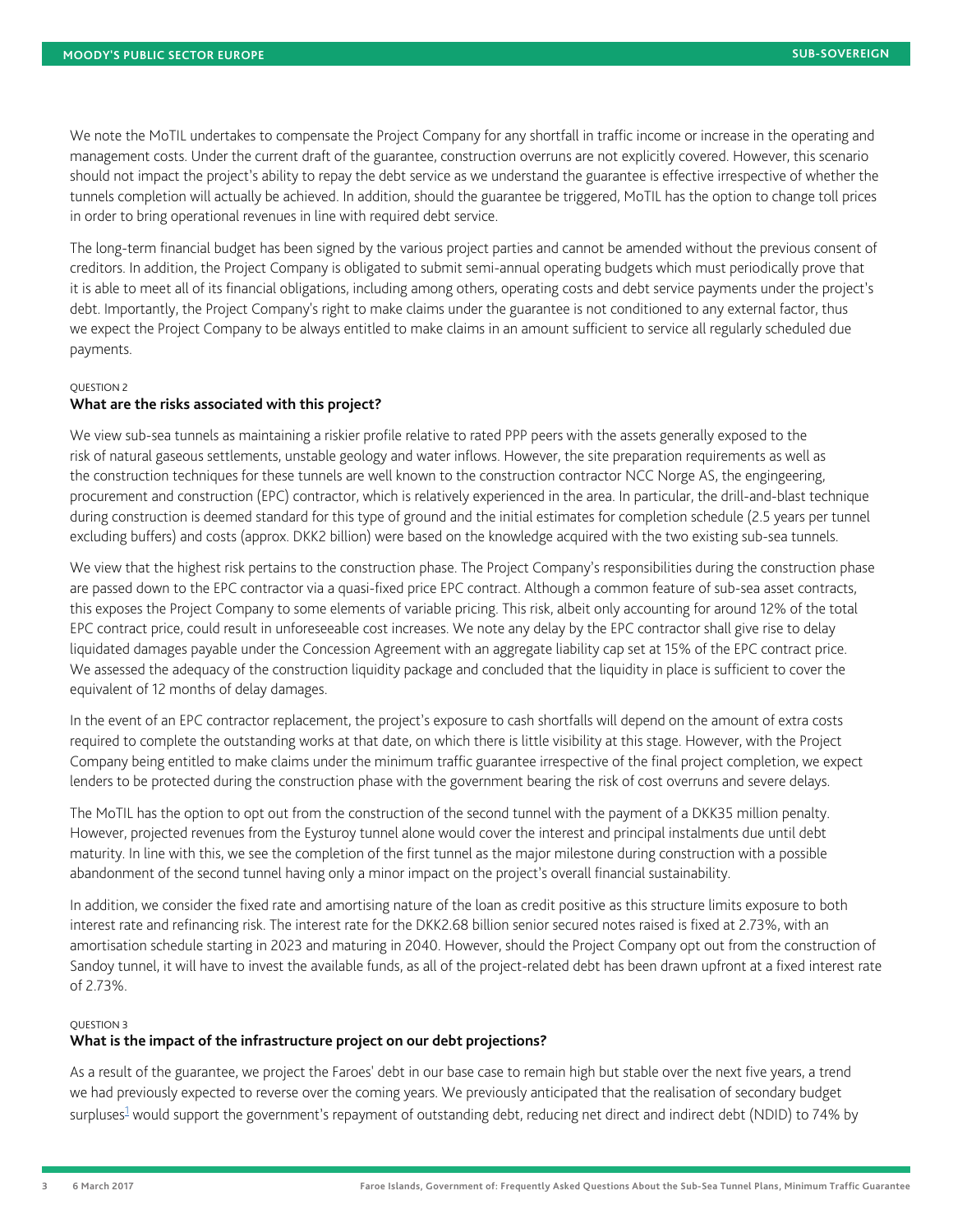2021 after peaking at 107% in 2015. This would have had a positive impact on the Faroe Islands' baseline credit assessment (BCA) because this decrease to 74% would have placed it in a lower bucket for *Sub-Factor 3.4 Debt Burden* in the [Moody's Regional and Local](https://www.moodys.com/researchdocumentcontentpage.aspx?docid=PBC_147779) [Governments Methodology.](https://www.moodys.com/researchdocumentcontentpage.aspx?docid=PBC_147779)

However, the Faroese government's minimum traffic guarantee provided to the Project Company will offset the otherwise positive rating pressure from our previously assumed reduced debt projections. As the senior secured notes were issued by a 100% government-owned project company, we classify the debt from the project as indirect debt of the Faroese government. Exhibit 2 shows the various scenarios we have modelled, with our base case (see green line) being the net of project cash scenario. Our previous base case forecast debt to fall, while our new base case expects debt to remain high but flat.

#### Exhibit 2





*Source: Moody's*

In all of these cases, the additional debt burden would not cause a change in the scorecard-suggested BCA of the Faroe Islands. Our new base case, which uses project debt net of project cash, does not anticipate any adverse impact on the Faroe Islands' current scorecard as debt to operating revenues will remain within its current scorecard bucket, which is at the higher end of our range. Other scenarios considered include the assignment of a loss given default (LGD) of 35%, which is our standard assumption for these types of infrastructure projects. We also analysed the worst-case scenario where the LGD would be 100%. Despite taking on this additional debt, the Faroe Island's current Aa3, stable rating can sufficiently absorb this change in debt for all scenarios considered. As a result, we affirmed the Aa3 long-term issuer rating of the Faroe Islands with a stable outlook on 7 February 2017.

## QUESTION 4

# **What would be the impact of additional sizeable guarantees?**

Any additional guarantees will be evaluated on a case-by-case basis and its impact will depend on the exposure that it places on the support provider. In the case of the guarantee given to the Eysturoy and Sandoy tunnels, we view the reversal of their long-term debt reduction strategy as a credit negative. We also note the political motivation behind the Sandoy tunnel: financing was secured in 2016 for both tunnels, despite construction of the Sandoy tunnel only set to begin in 2018. This is due to the Sandoy tunnel being financially unviable (on an expected EBITDA generation basis) and the government may not have been able to raise sufficient funds for construction if it had been treated as a stand-alone project.

<span id="page-3-0"></span>The guarantee given to the Eysturoy and Sandoy sub-sea tunnel project is the first given to sub-sea tunnels or other road-building projects in the Faroe Islands. Infrastructure projects of this nature are usually part of the capital expenditure appropriated in the government's budgets. While the two previous sub-sea tunnels in the Faroe Islands (Nordoya and Vagar tunnels) were also built through a public company as Eysturoy and Sandoy, the Faroese government instead injected sufficient capital throughout the projects, as well as provided cheap loans through the government's development fund. This ensured that toll revenues and government equity could cover the debt service of the loans<sup>[2](#page-6-1)</sup> (as opposed to providing a minimum traffic guarantee).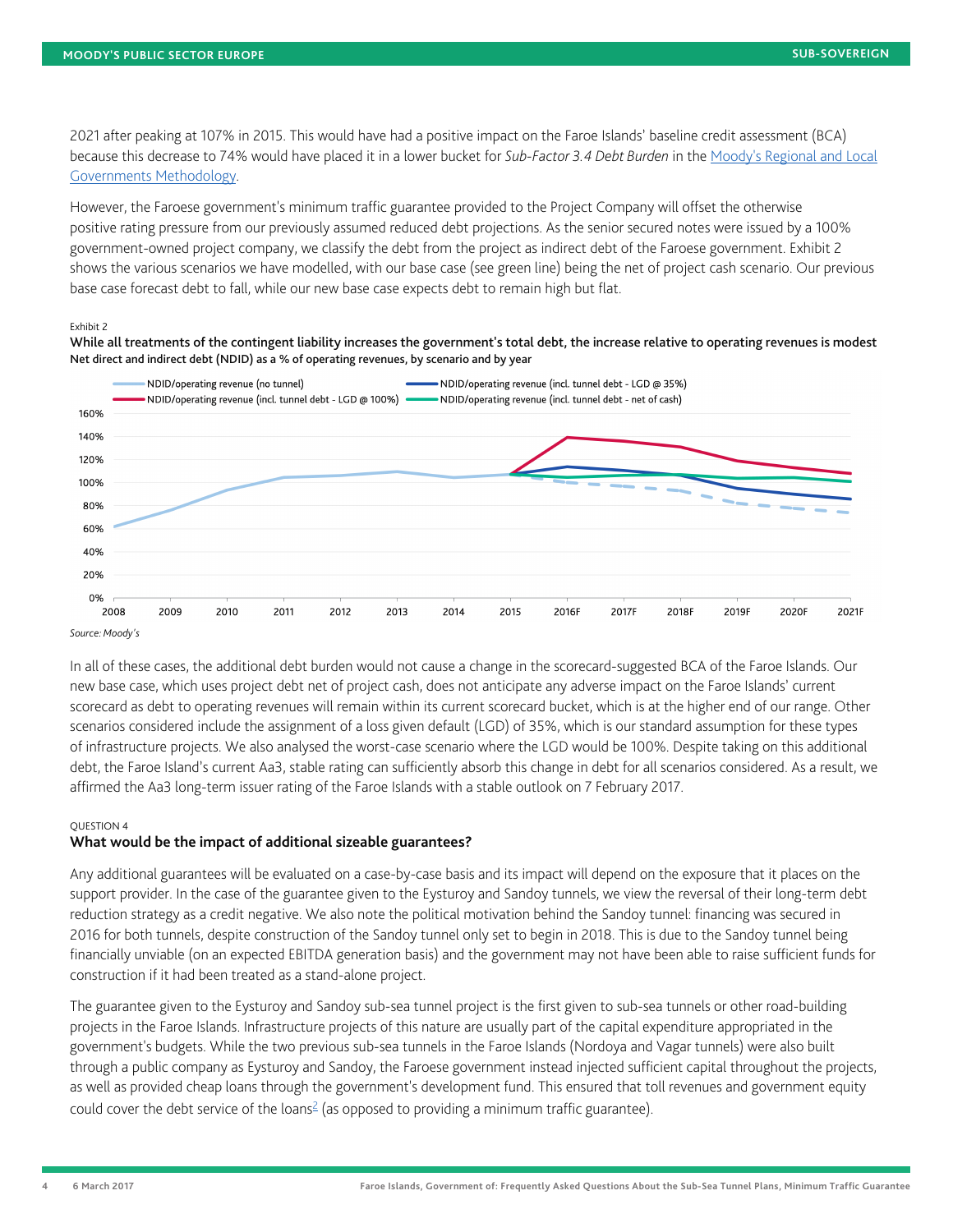The Faroese government has in the past given guarantees to private companies but has stopped this practice since the 1980s after companies under guarantees went bankrupt. In the late 1970s and 1980s, the government provided guarantees to private fishing firms for their vessels and fish factories. This allowed the industry to lower the cost of capital as well encouraged economic activity to relocate to smaller villages. However, the guarantees played a role in the build-up of substantial overcapacity in these locations and as fish stocks decreased considerably in the late 1980s and early 1990s, many fish factories and fishing vessels went bankrupt, triggering the guarantees provided by the government. The resulting liability contributed to the Faroe Islands' fiscal crisis in the early 1990s, and many politicians in the Faroese parliament at that time were not re-elected in the 1994 Faroese general election. Due to the political embarrassment and association with political irresponsibility, the Faroese government has since abolished guarantees to private companies.

The minimum revenue guarantee given to the government-owned Project Company for the Eysturoy and Sandoy tunnels is the first guarantee given by the government since the 1980s.

#### QUESTION 5

# **Do the Faroe Islands need to seek approval from Denmark for such a major infrastructure project?**

No, the Faroe Islands are a self-governing nation within the Danish realm. This means that they are responsible for their own finances and are able to independently set revenue and expenditure levels, as well as raise debt on the capital markets. With regards to the major infrastructure project, the Faroese Parliament unanimously agreed to begin work to construct the sub-sea tunnels in 2014. Involvement of the Danish sovereign was not required despite this project being the biggest single infrastructure expansion in the history of the Faroe Islands.

<span id="page-4-0"></span>The autonomous constitutional status of the Faroe Islands was established in the Home Rule Act of 1948, which set out the division of responsibilities<sup>[3](#page-6-2)</sup> between the Faroe Islands and Denmark. The areas in which the Faroese government does not have jurisdiction over include: the Danish constitution and citizenship, the judicial system and Supreme Court, banking supervision and currency, and foreign and security policy. We do not expect Denmark to amend the constitutional basis in the medium term as the autonomous governance of the Faroe Islands was recently supplemented by the additional transfer of competencies to the Faroese authorities in the Takeover Act of 2005.

We feel that there is currently a strong relationship with Denmark. The incumbent Faroese government consists of a coalition of various political parties and has representation in the Danish Parliament, resulting in strong political linkages. Although deemed unlikely, any push for independence would assume a referendum and would exert negative pressure on the credit.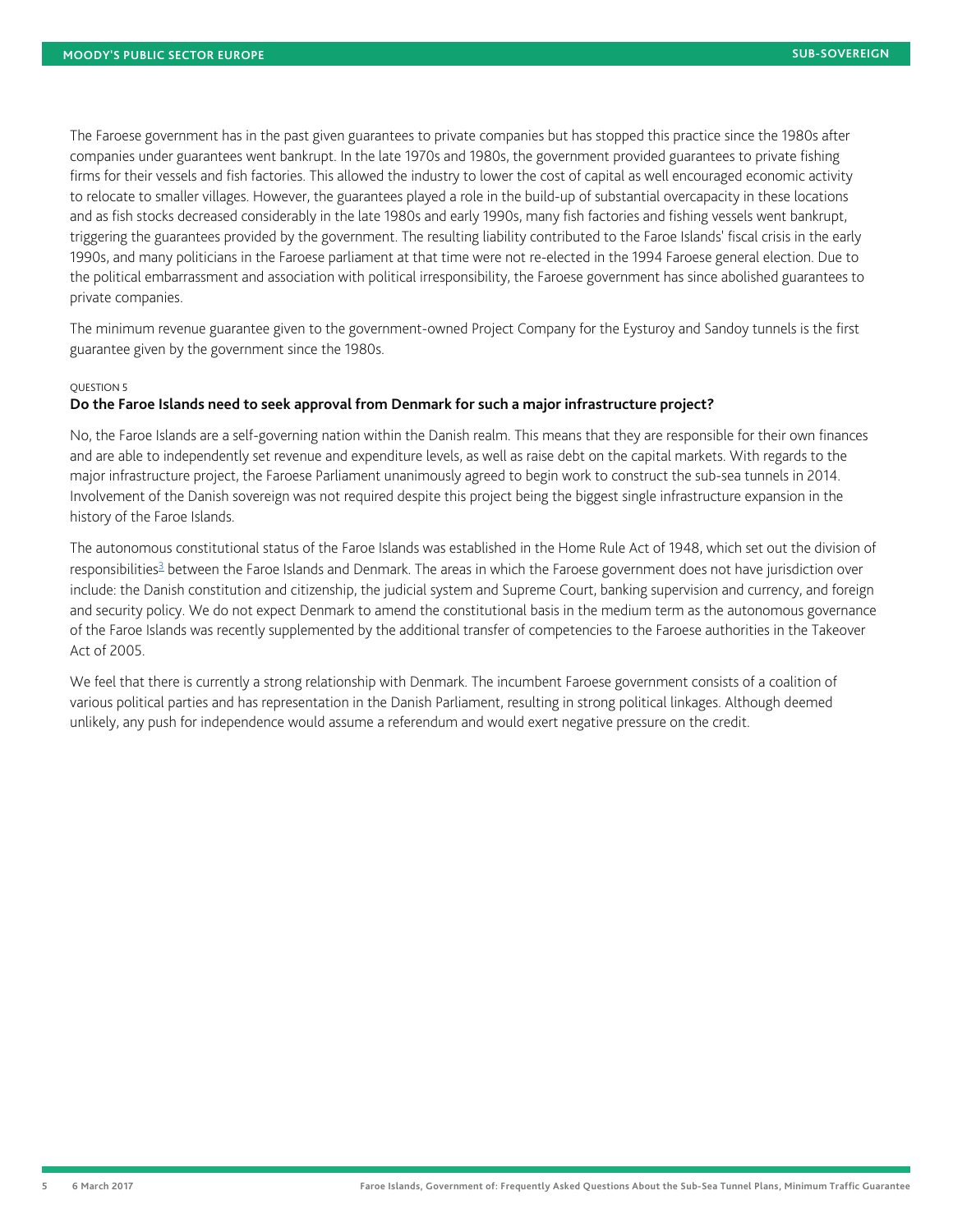# **Moody's Related Research**

# **Credit Opinions:**

- » [Faroe Islands, Government of](https://www.moodys.com/researchdocumentcontentpage.aspx?docid=PBC_1058517) 21 February 2017
- » [Denmark, Government of](https://www.moodys.com/researchdocumentcontentpage.aspx?docid=PBC_1041193)  28 September 2016

## **Issuer Comments:**

» [Faroe Islands Settlement of Fishing Dispute with European Union Is Credit Positive](https://www.moodys.com/research/Faroe-Islands-Settlement-of-Fishing-Dispute-with-European-Union-Is-Issuer-Comment--PBC_172035) - 19 June 2014

# **Recent Rating Actions:**

- » [Moody's affirms Faroe Islands' rating at Aa3 with a stable outlook notwithstanding a major infrastructure project](https://www.moodys.com/research/Moodys-affirms-Faroe-Islands-rating-at-Aa3-with-a-stable--PR_360859)  7 February 2017
- » [Moody's changes outlook on Faroe Islands' Aa3 rating to stable from negative; affirms Aa3 rating](https://www.moodys.com/research/Moodys-changes-outlook-on-Faroe-Islands-Aa3-rating-to-stable--PR_329066) 31 July 2015
- » [Moody's downgrades issuer rating of Faroe Islands to Aa3; negative outlook](https://www.moodys.com/research/Moodys-downgrades-issuer-rating-of-Faroe-Islands-to-Aa3-negative--PR_217636) 18 April 2011

# **Issuer In-Depth:**

- » [Denmark, Government of](https://www.moodys.com/researchdocumentcontentpage.aspx?docid=PBC_1050903)  5 December 2016
- » [Faroe Islands: Delivery of Faroe Islands' Fiscal Plan Supports Creditworthiness](https://www.moodys.com/researchdocumentcontentpage.aspx?docid=PBC_1007947)  1 September 2015

# **Sector In-Depth:**

» [Nordic Local Governments: Credit quality boosted by support expectation and inherent strengths](https://www.moodys.com/researchdocumentcontentpage.aspx?docid=PBC_1028654) - 20 May 2016

# **Rating Methodology:**

» [Regional and Local Governments](https://www.moodys.com/researchdocumentcontentpage.aspx?docid=PBC_147779) - 18 January 2013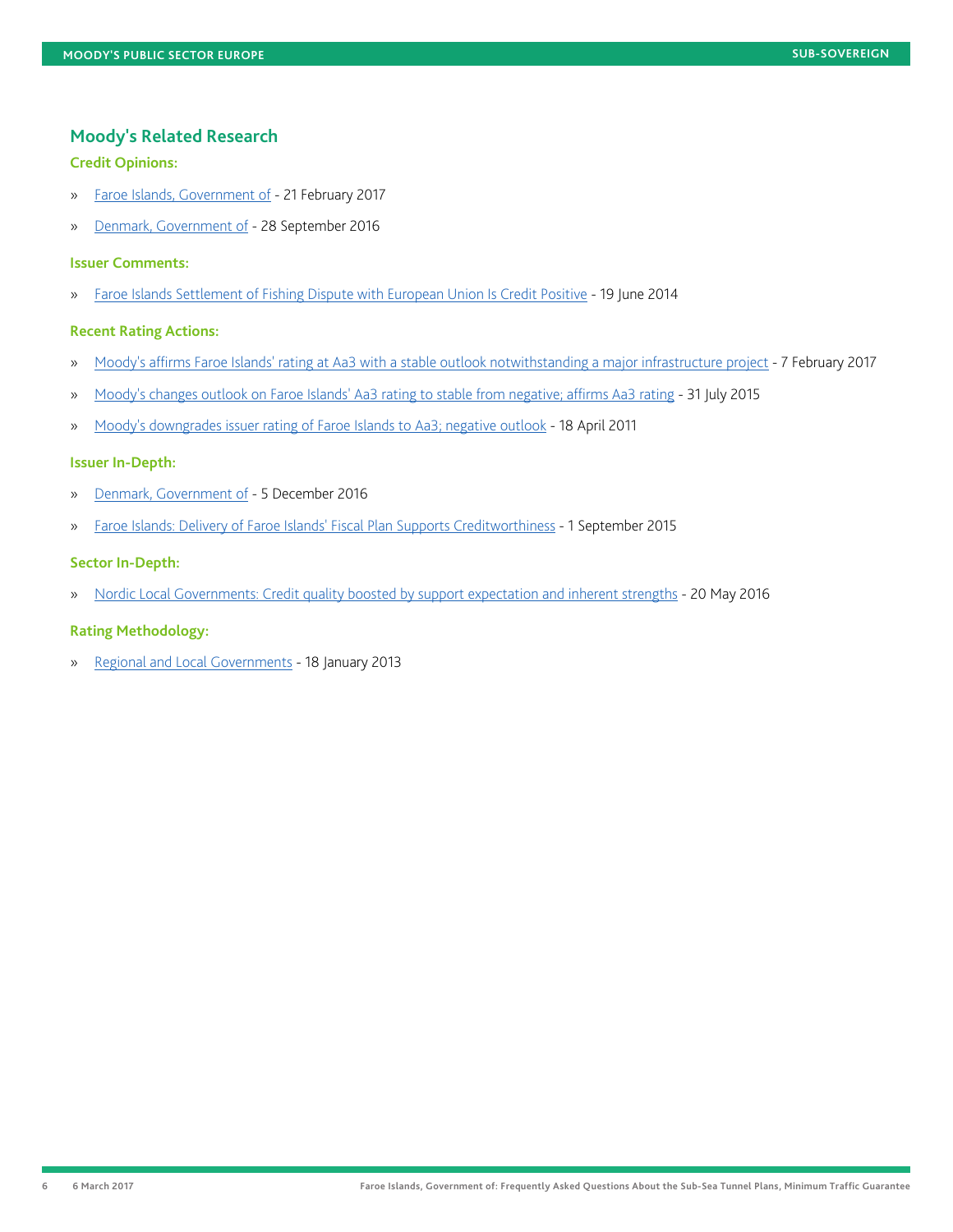# **Endnotes**

- <span id="page-6-0"></span>[1](#page-2-0) See [Government of the Faroe Islands - Credit opinion](https://www.moodys.com/researchdocumentcontentpage.aspx?docid=PBC_1058517), published 21 February 2017.
- <span id="page-6-1"></span>[2](#page-3-0) The provided equity capital by the Faroese government to the Nordoya and Vagar tunnels has been sufficient at covering the debt service of the tunnels. The Vagar tunnel loan has since been paid back, while the Nordoya tunnel loan will be fully amortised by 2019.
- <span id="page-6-2"></span>[3](#page-4-0) See Appendix of [Delivery of Faroe Islands' Fiscal Plan Supports Creditworthiness,](https://www.moodys.com/researchdocumentcontentpage.aspx?docid=PBC_1007947) published 1 September 2015.